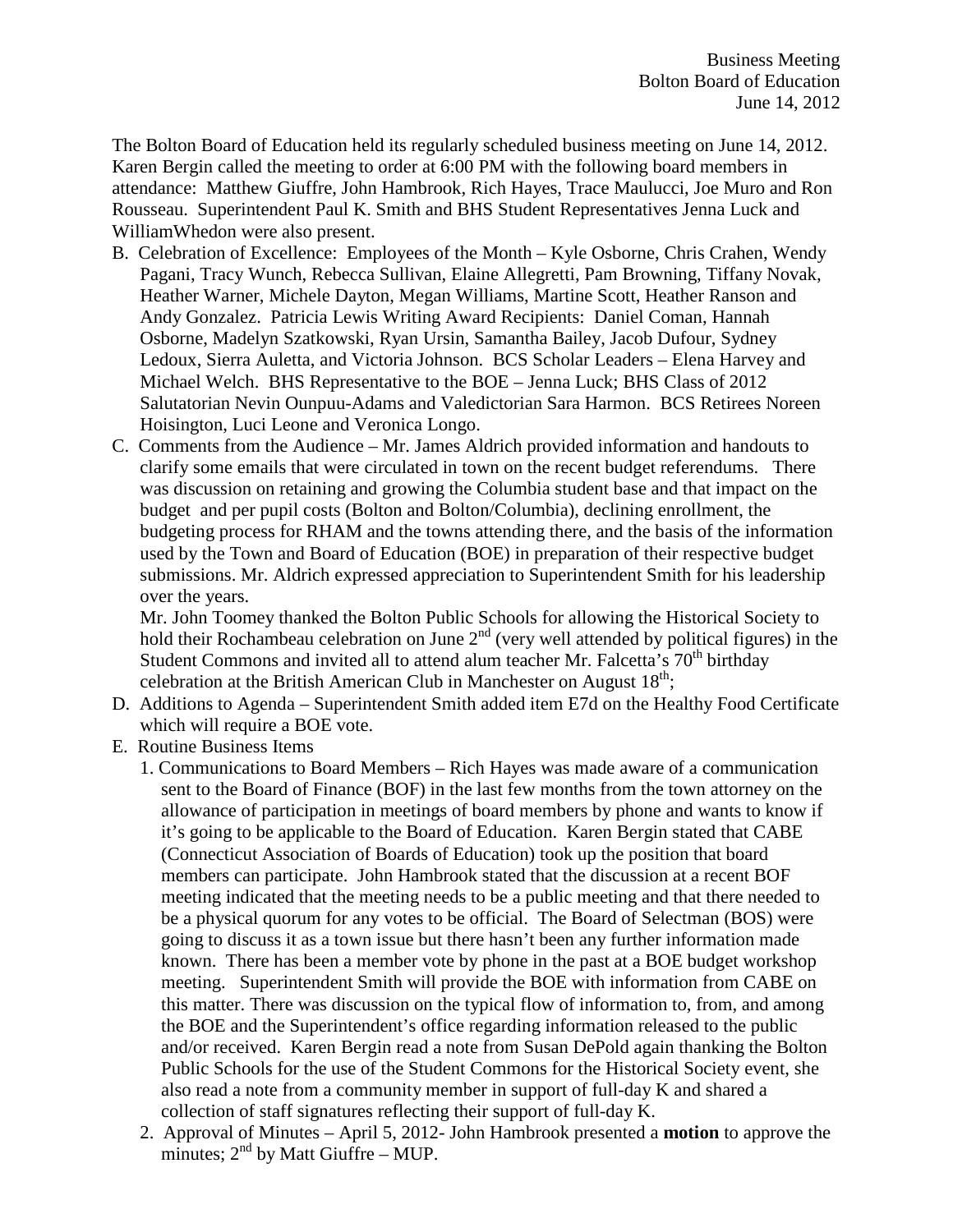- 3. Board of Education Committee Reports
	- a. Personnel John Hambrook reported they met for Part-time Instructional Assistant and Custodian contract negotiations.
	- b. Policy John Hambrook reported the committee met to discuss policies on community relations and disenrolling. Discussion on Board Bylaws will be addressed in the future.
	- c. Curriculum Ron Rousseau reported the committee met and focused discussion on the Common Core as to what's been done and what needs to be done.
	- d. Building and Grounds Rich Hayes reported they met with members of the PBC on May  $14<sup>th</sup>$  and discussed punch list items, completed work, HVAC issues, sound insulation, locks and hardware, and the status of remaining furniture deliveries. Superintendent Smith will keep the committee updated on the furniture issue. There was also discussion with the newly formed Recreation Facility Field committee and members from the town on the analysis of the field needs.
	- e. Finance Joe Muro reported that the committee met with discussion centered around projected savings on SPED and developing future conversations on additional give backs to the Town.
	- f. Transportation did not meet
	- g. Pupil Services Ron Rousseau reported the committee did meet but there was no report given.
	- h. Community Information/Development did not meet
- 4. Community Meeting Reports/Board of Education John Hambrook reported he went to a very lengthy CREC meeting to review all reports for the annual review. Topics of discussion included concerns over the new magnet schools being opened and/or reconfigured, curriculum challenges with CCSS and teacher evaluations and how CREC can help with that. The Commissioner listened to committees concerns. There was discussion on the districts requirement to pay for PK students attending magnet schools, the potential for any changes in financial allocations to towns, and the State's obligation under certain CREC agreements regarding enrollment impact. Rich Hayes reported he attended the Legislative Wrap-up on May  $15<sup>th</sup>$  with Superintendent Smith and found it very informative although sparsely attended by state school district personnel.
- 5. Report from BHS Student Representatives Bill Whedon reported the last day of classes was 6/14 and now finals begin. Eight BHS student athletes made all conference in their sport; the Bigs and Littles, run by Catherine Allegretti held a welcoming event for incoming freshman on 5/30. The "Littles" got to meet their "Bigs" and had a tour of BHS. While this was an optional event, 95% of the students signed up. The organization is looking to have an event in Columbia to better accommodate those students. Out of the 66 Columbia students at BHS, 50 are involved in Bigs and Littles program. Jenna Luck reported on the Senior Demo held on 5/24; Bolton's Got Talent was held on 5/25 - Miranda VanAllen won the competition with Amanda Hanson and Sami Ray placing  $2^{nd}$ and Ian Butterfield and Jackie Ray placing 3rd. The Senior Outing was at High Meadow. Senior Celebration was on 6/8 with the presentation of awards and scholarships. 6/12 was the last day of classes for seniors, the Cap and Gown Breakfast will be on 6/20 and GRADUATION will be next Friday, 6/22 at 6:00 p.m.

Chair Karen Bergin stepped out at approximately 7:40 p.m. and the meeting was continued by Vice Chair John Hambrook. Chair Karen Bergin returned at approximately 7:50 p.m.to continue the meeting.

 6. Administrators Reports –Claudia Danna presented information on the Conn Academy report. There are free online summer refresher courses, in particular math, to enrich and remediate. These courses can challenge students to prepare for next/higher level in a course. No other comments.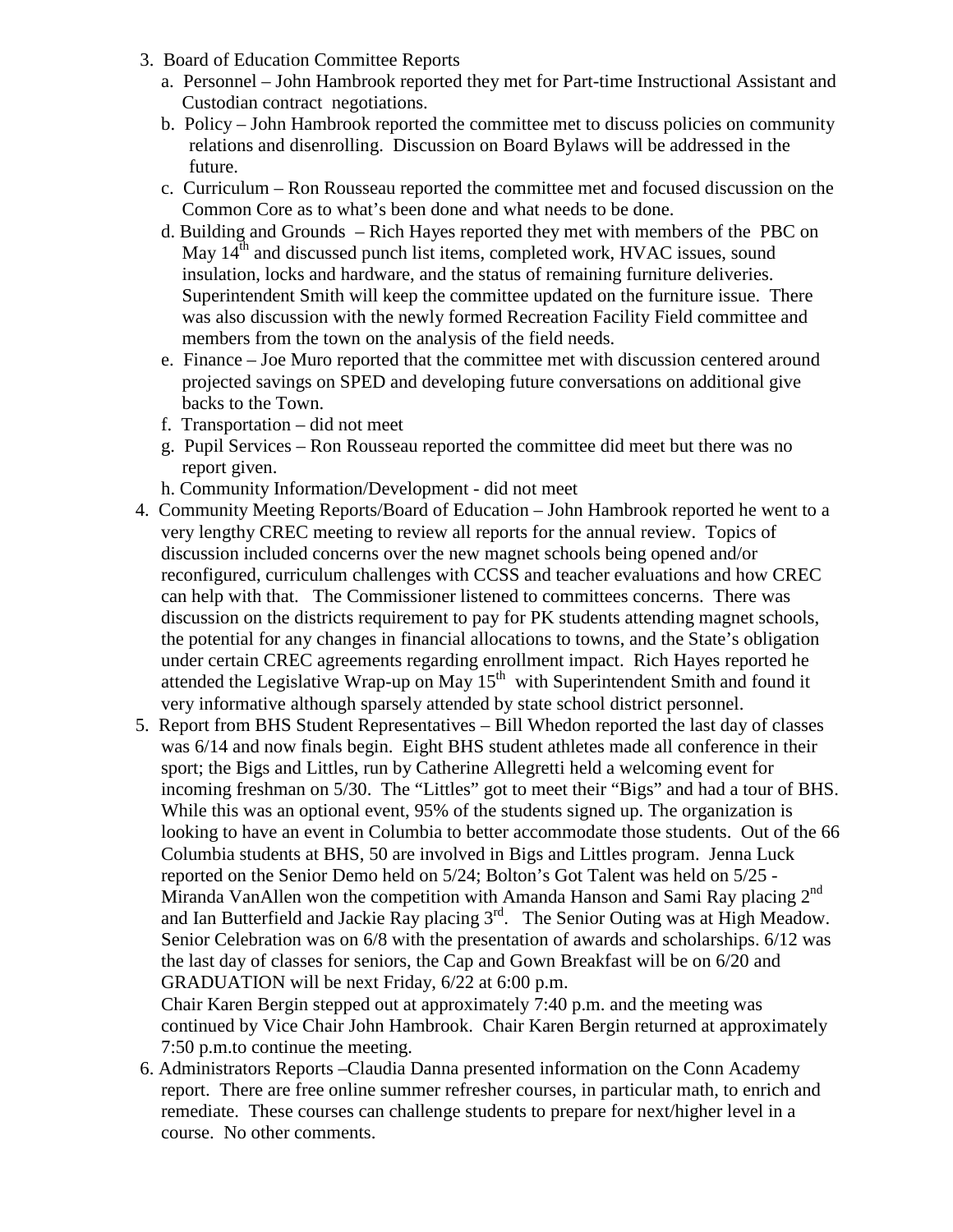- 7. Superintendent of Schools Report
	- a. BCS/BHS Safety Issues Superintendent Smith reminded the Board that on 5/10 the buzz-in system and door locks for BCS were approved. Mr. Maselli recapped the recent "incident" at BHS regarding the gentleman that was let in. The matter is now in the hands of the police and Trooper Cook is keeping Mr. Maselli updated. Superintendent Smith read the revised policy initiated by this incident and Joe Maselli noted that lock down procedures are always a work in progress and are updated as needed. Unidentified guests will be asked to identify themselves and provide the reason for their visit prior to buzz-in entry.
	- b. CCSS Implementation: Math Textbook Pilot Claudia Danna reported that in preparation for CCSS, we need a new math textbook and will pilot one next year in grades K-5 with the exception of  $3<sup>rd</sup>$  grade because of publishers cost restrictions. The staff reviewed 4 textbooks and the teachers chose My Math (McGraw-Hill). The pilot book is appropriately sequenced in accordance with CCSS, is student friendly, engaging, and includes a literacy piece. Instruction is scaffolded; learn, practice, apply and review for assessment; virtual books are available, texts for kids and teachers, assessment system available for teachers to use and this pilot was vetted for CCSS. Feedback on the pilot will be provided to the Board three times throughout the year. There was discussion on cost, implementation transition, Singapore math, ongoing communication with Columbia, stop gap measures needed if its decided to keep current math textbooks and how to filter in CCSS.
	- c. Summer Schedule of Meetings/Retreat Superintendent Smith suggested this be discussed in executive session and it was agreed.
	- d. Healthy Food Certification Superintendent Smith presented the State's document on Healthy Food Certification and explained that in the past we have not sought such certification because of cost constraints associated with implementation. John Hambrook presented a **motion** to not certify; 2<sup>nd</sup> by Trace Maulucci; MUP.
	- e. Furniture Update Superintendent Smith met with Joyce Stille to finalize the furniture list. The district was able to negotiate lower prices to allow us to obtain more furniture than originally thought, no furniture has been ordered to date; if not ordered by 7/1 we will lose ability to obtain discount resulting in a potential loss of \$85-90K in furniture purchase power. There was discussion on the 5 year cycle as regards furniture being purchased, cause of the order being held up, lack of proper communication to the BOE on the situation, and the agreement that the BOE can request the PBC (Public Building Commission) to investigate potential liability on the part of the architect. Ron Rousseau presented a **motion** to request the Town/PBC to investigate the potential liability issue of the architect not advising the Bolton community on the 5 year issue,  $2<sup>nd</sup>$  by Rich Hayes, MUP. Superintendent Smith will forward this request.
- F. Unfinished and On-Going Business

1. 2012 – Superintendent Smith advised the Board they are going to need to consider \$168K in potential reductions and handed out his recommended reductions based on the final budget referendum figures. There was discussion on State grant and Choice monies and the use of those anticipated funds, expected PK student numbers (SPED and typical peers), guidelines for the return of money to the Town, the determination and approval of surplus and the timing of known costs/savings, projected savings on energy costs, IA staffing, other ways to fund larger items such as bleachers when there is not a safety issue, pay-to-play, potential increase of Choice enrollment and what impact that enrollment has on district  $(+/-)$ , in-house capability to support technology training needs, status of swipe cards and the need to complete wireless access at BCS all at once due to original RFP specs and time constraints to make any changes (30 vendors came for voluntary tour of BCS), the bids close on 6/28 at 11:00 a.m. when they will be opened and the bid awarded at the BOE. Rich Hayes proposed a **motion** that we wait for the bids on 6/28 and request additional money from BOF to